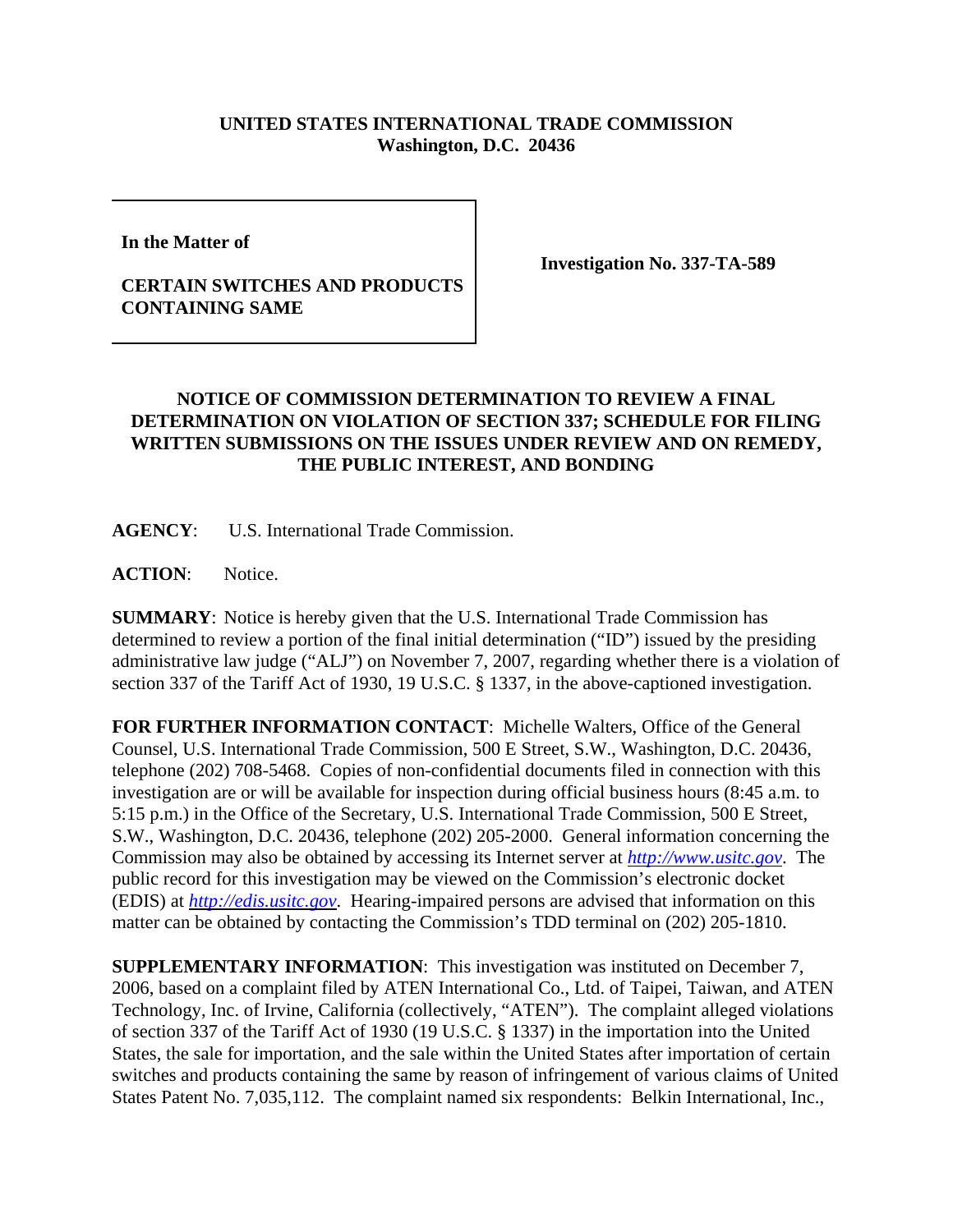Belkin, Inc. (collectively, "Belkin"), Emine Technology Co., Ltd. ("Emine"), RATOC Systems, Inc., RATOC Systems International, Inc. (collectively, "RATOC"), and JustCom Tech, Inc. ("JustCom"). The ALJ issued an order terminating RATOC and JustCom based on settlement agreements, including a consent order, which the Commission has previously determined to review.

On November 7, 2007, the ALJ issued his final ID, and on November 21, 2007, he issued his recommended determination on remedy and bonding. In his ID, the ALJ found that Belkin's and Emine's accused products do not infringe asserted claims 1 and 12-21. In addition, the ALJ found that the claims are not invalid for anticipation or obviousness. The ALJ also found that the claims are not invalid for lack of written description support and that the patent is not unenforceable for inequitable conduct. Further, the ALJ found that there was no domestic industry based on the asserted patent. ATEN, Belkin, Emine, and the Commission investigative attorney each filed petitions for review of the ALJ's ID and responses to the petitions.

Having examined the record of this investigation, including the ALJ's final ID, the petitions for review, and the responses thereto, the Commission has determined (1) to review the ALJ's claim construction of the terms "body," "fixedly attached," and "integrated into," and (2) to review the ALJ's determinations on infringement, anticipation, obviousness, and domestic industry, but (3) not to review the ALJ's claim construction of the terms "connector plugs," "connector ports," "cable," or "molded attachment element," and (4) not to review the ALJ's determinations on the level of skill of a person of ordinary skill in the art, written description, and inequitable conduct. With respect to the claim constructions the Commission has determined not to review, the Commission understands the ALJ to have adopted the reasoning of the party whose claim construction he adopted.

The parties should brief their positions on the issues on review with reference to the applicable law and the evidentiary record. In connection with its review, the Commission is particularly interested in responses to the following questions:

- 1. How should the claim term "body" be construed? Please cite claim language, specification language, prosecution history, and any relevant extrinsic evidence to support your position. In addressing the claim language, please comment on whether one of ordinary skill in the art would understand that claim 1 indicates that the body is an enclosure designed to contain a switching circuit and to have a plurality of cables fixedly attached to and extending from it.
- 2. Does the specification limit the term "body" to an integrally injection-molded plastic enclosure and/or to an enclosure that provides good weather-resistance, impact-resistance, and absolute protection of the internal circuit board and circuits thereon? Please cite cases addressing whether similar language can be or has been used to limit a claim term.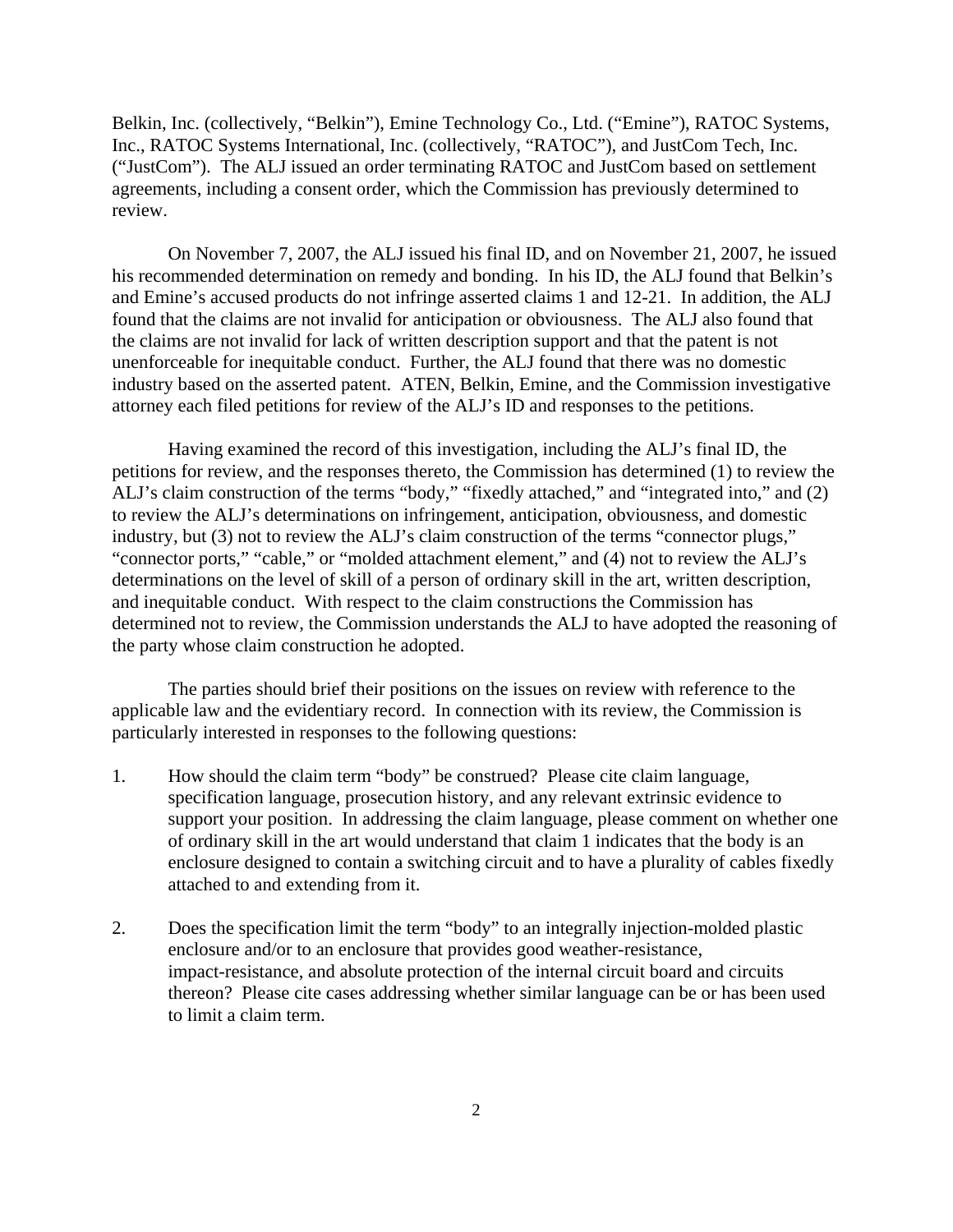- 3. Does the specification distinguish the prior art through its statement that "the box 41 includes outer walls that are made of metal material or rigid plastic material and assembled together by means of screws (not shown)" in a way that limits the claims? '112 patent, col. 1, ll. 23-25. Please cite cases addressing whether similar language can be or has been used to distinguish prior art.
- 4. If the Commission arrives at a claim construction not asserted by the parties or adopts the ALJ's claim construction, should the Commission remand the investigation to the ALJ to develop the record according to the selected claim construction?
- 5. Under your proposed claim construction of the claim term "body," do the accused products meet this limitation?
- 6. If the Commission were to construe the claim term "body" (a) to require an integrally injection-molded plastic enclosure, (b) to require an enclosure that provides good weather-resistance, impact-resistance, and absolute protection of the internal circuit board and circuits thereon, or (c) to exclude "the box 41 includes outer walls that are made of metal material or rigid plastic material and assembled together by means of screws (not shown)," do the accused products meet the limitations identified in (a), (b), and  $(c)?$
- 7. If the Commission were to construe the claim term "body" to exclude the switching circuit, do the accused products' cables extend from the body as required by claim 1 of the '112 patent?
- 8. Do Emine's products have a plurality of cables?
- 9. Under your proposed claim construction of the claim term "body," is this limitation disclosed by the prior art?
- 10. If the Commission were to construe the claim term "body" (a) to require an integrally injection-molded plastic enclosure, (b) to require an enclosure that provides good weather-resistance, impact-resistance, and absolute protection of the internal circuit board and circuits thereon, or (c) to exclude "the box 41 includes outer walls that are made of metal material or rigid plastic material and assembled together by means of screws (not shown)," do the prior art materials disclose the limitations identified in (a), (b), and (c)?
- 11. If the Commission were to construe the claim term "body" to exclude the switching circuit, do the prior art materials disclose cables that extend from the "body" as required by claim 1 of the '112 patent?
- 12. Under your proposed claim construction of the term "body," do ATEN's products meet this limitation?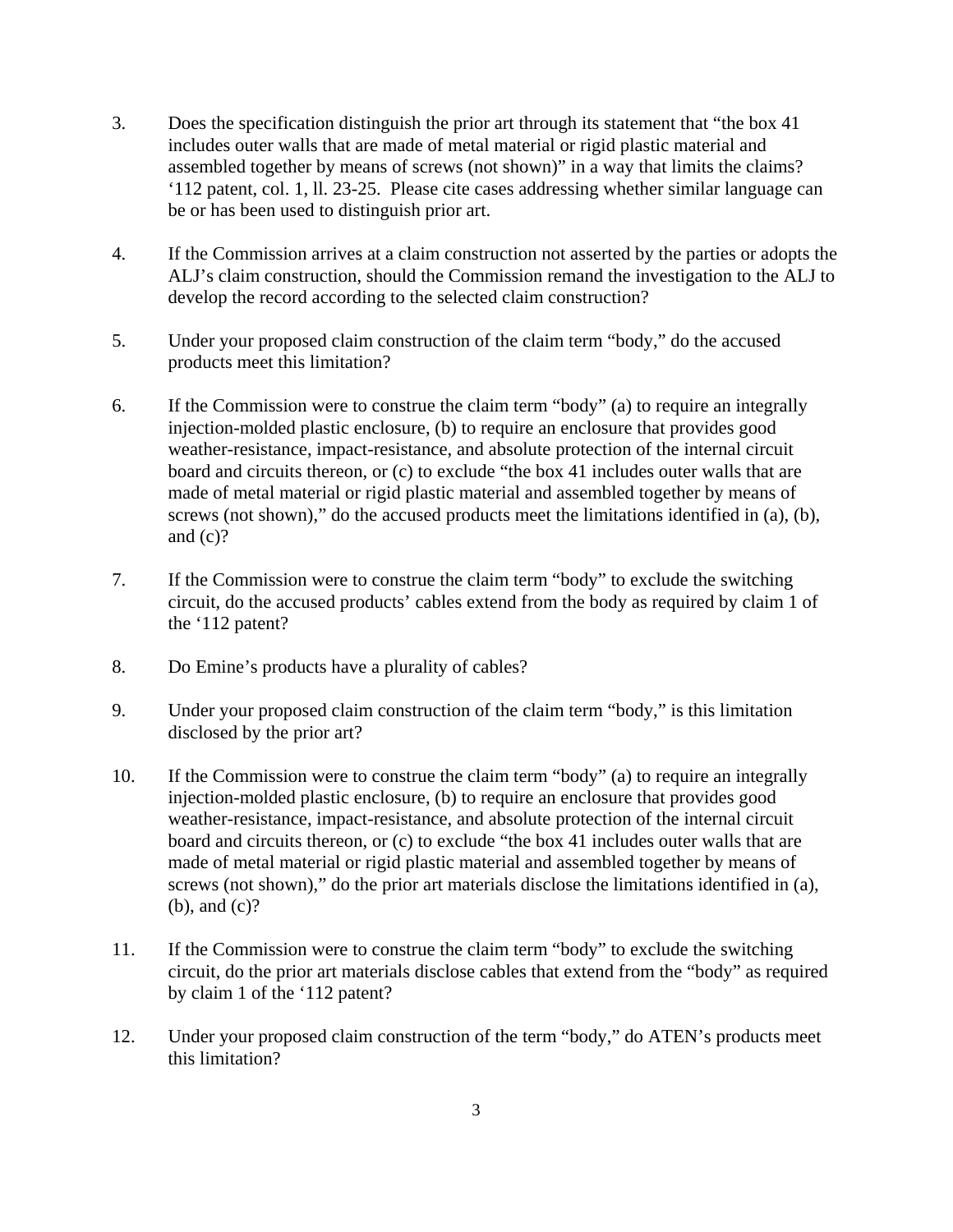- 13. If the Commission were to construe the claim term "body" (a) to require an integrally injection-molded plastic enclosure, (b) to require an enclosure that provides good weather-resistance, impact-resistance, and absolute protection of the internal circuit board and circuits thereon, or (c) to exclude "the box 41 includes outer walls that are made of metal material or rigid plastic material and assembled together by means of screws (not shown)," do ATEN's products meet the limitations identified in (a), (b), and  $(c)?$
- 14. If the Commission were to construe the claim term "body" to exclude the switching circuit, do ATEN's products' cables extend from the body as required by claim 1 of the '112 patent?

In connection with the final disposition of this investigation, the Commission may (1) issue an order that could result in the exclusion of the subject articles from entry into the United States, and/or (2) issue one or more cease and desist orders that could result in the respondent being required to cease and desist from engaging in unfair acts in the importation and sale of such articles. Accordingly, the Commission is interested in receiving written submissions that address the form of remedy, if any, that should be ordered. If a party seeks exclusion of an article from entry into the United States for purposes other than entry for consumption, the party should so indicate and provide information establishing that activities involving other types of entry either are adversely affecting it or likely to do so. For background, *see In the Matter of Certain Devices for Connecting Computers via Telephone Lines*, Inv. No. 337-TA-360, USITC Pub. No. 2843 (December 1994) (Commission Opinion).

If the Commission contemplates some form of remedy, it must consider the effects of that remedy upon the public interest. The factors the Commission will consider include the effect that an exclusion order and/or cease and desist orders would have on (1) the public health and welfare, (2) competitive conditions in the U.S. economy, (3) U.S. production of articles that are like or directly competitive with those that are subject to investigation, and (4) U.S. consumers. The Commission is therefore interested in receiving written submissions that address the aforementioned public interest factors in the context of this investigation.

If the Commission orders some form of remedy, the U.S. Trade Representative, as delegated by the President, has 60 days to approve or disapprove the Commission's action. *See* Presidential Memorandum of July 21, 2005, 70 *Fed. Reg.* 43251 (July 26, 2005). During this period, the subject articles would be entitled to enter the United States under bond, in an amount determined by the Commission and prescribed by the Secretary of the Treasury. The Commission is therefore interested in receiving submissions concerning the amount of the bond that should be imposed if a remedy is ordered.

**WRITTEN SUBMISSIONS**:The parties to the investigation are requested to file written submissions on the issues identified in this notice. Parties to the investigation, interested government agencies, and any other interested parties are encouraged to file written submissions